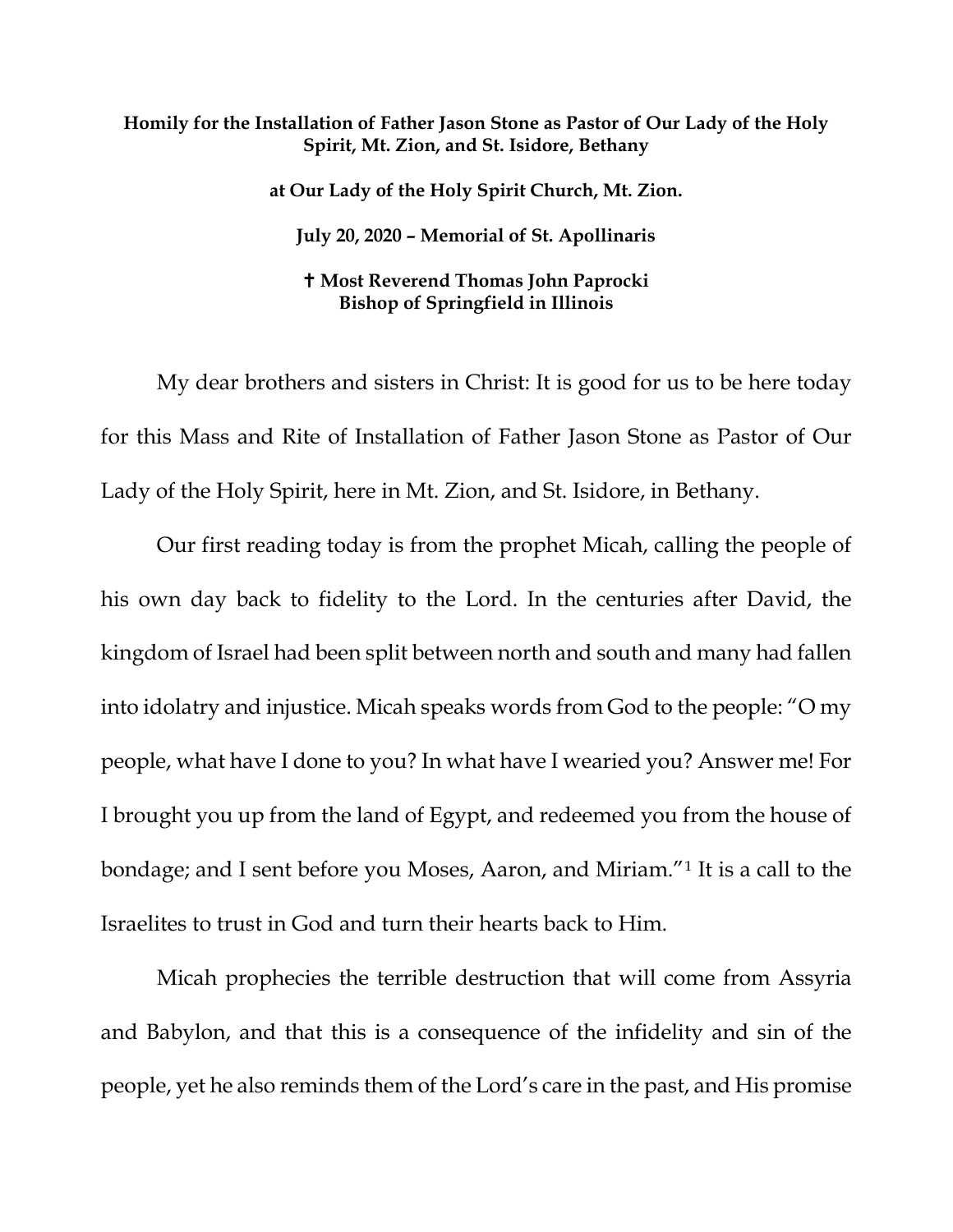of care in the future. They, like us, **need not fear** the troubles of their own day because God's love has not wavered for them, even if they had fallen short of the love they should have given to God. What must the people do to receive His protection and promises again? Not "burnt offerings … thousands of rams … [or] ten thousands of rivers of oil," but rather "to do justice, and to love kindness, and to walk humbly with your God."[2](#page-5-1)

As we gather today for this Mass, we mark the beginning of a new chapter in the life of Our Lady of the Holy Spirit Parish and St. Isidore Parish with the Installation of your new Pastor. It is a great joy for me that Father Jason Stone has accepted the call to serve as the local shepherd of the Catholic communities of faith here at Our Lady of the Holy Spirit and St. Isidore Parishes. Given his background as a civil lawyer, I am pleased that he has also agreed to serve as my Delegate for Legal Professionals and as Chaplain of the St. Thomas More Lawyers Guild of Springfield.

In many ways, like Moses and Aaron and Miriam and Micah, and all those that the Lord has called to lead and speak to His people throughout the centuries, Fr. Stone will be entrusted with the pastoral care of all of you as an *Alter Christus*, another Christ, shepherding your souls as in the name of God, and in collaboration with me, as your bishop, a servant of the Lord.

2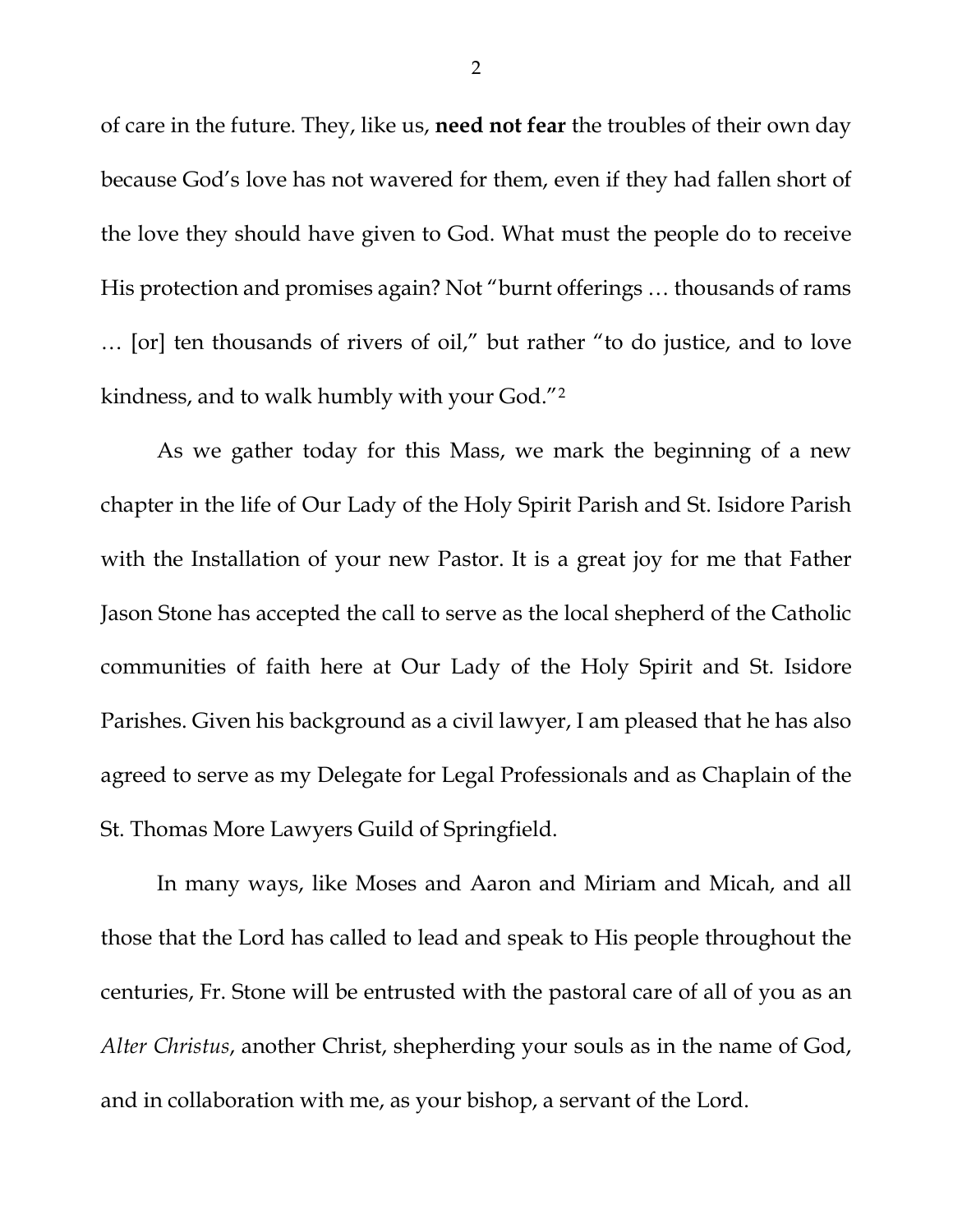At the same time, I also wish to express my deep appreciation to Father Steven Arisman for his dedicated ministry as your Pastor for the past four years. Our prayers go with him in his new pastorate at St. Francis Solanus Parish in Quincy.

Father Jason Stone was ordained in 2015 and served as Parochial Vicar at parishes in Granite City, Madison, and Alton. From 2017 until this past June 30th, he served as Pastor of Ss. Peter and Paul Parish in Alton. Fr. Stone will now serve you as pastor as we continue forward into this Third Millennium of Christianity, so I think it is fitting to call to mind a theme suggested by our late Holy Father, the Great Pope Saint John Paul II, in his Apostolic Letter, *Novo Millennio Ineunte*, "On Entering the New Millennium," which I quote as follows (nos. 30-31): "First of all, I have no hesitation in saying that all pastoral initiatives must be set in relation to holiness."

We grow in holiness by following Jesus as His disciples. Closely related to the notion of discipleship is the concept of stewardship. In the First Letter of St. Peter, he writes of stewardship in these words: "As each one has received a gift, use it to serve one another as good stewards of God's varied grace."[3](#page-5-2) Micah, as we already saw, put different words on this same truth: holiness is "to do justice … love kindness … and walk humbly with your God".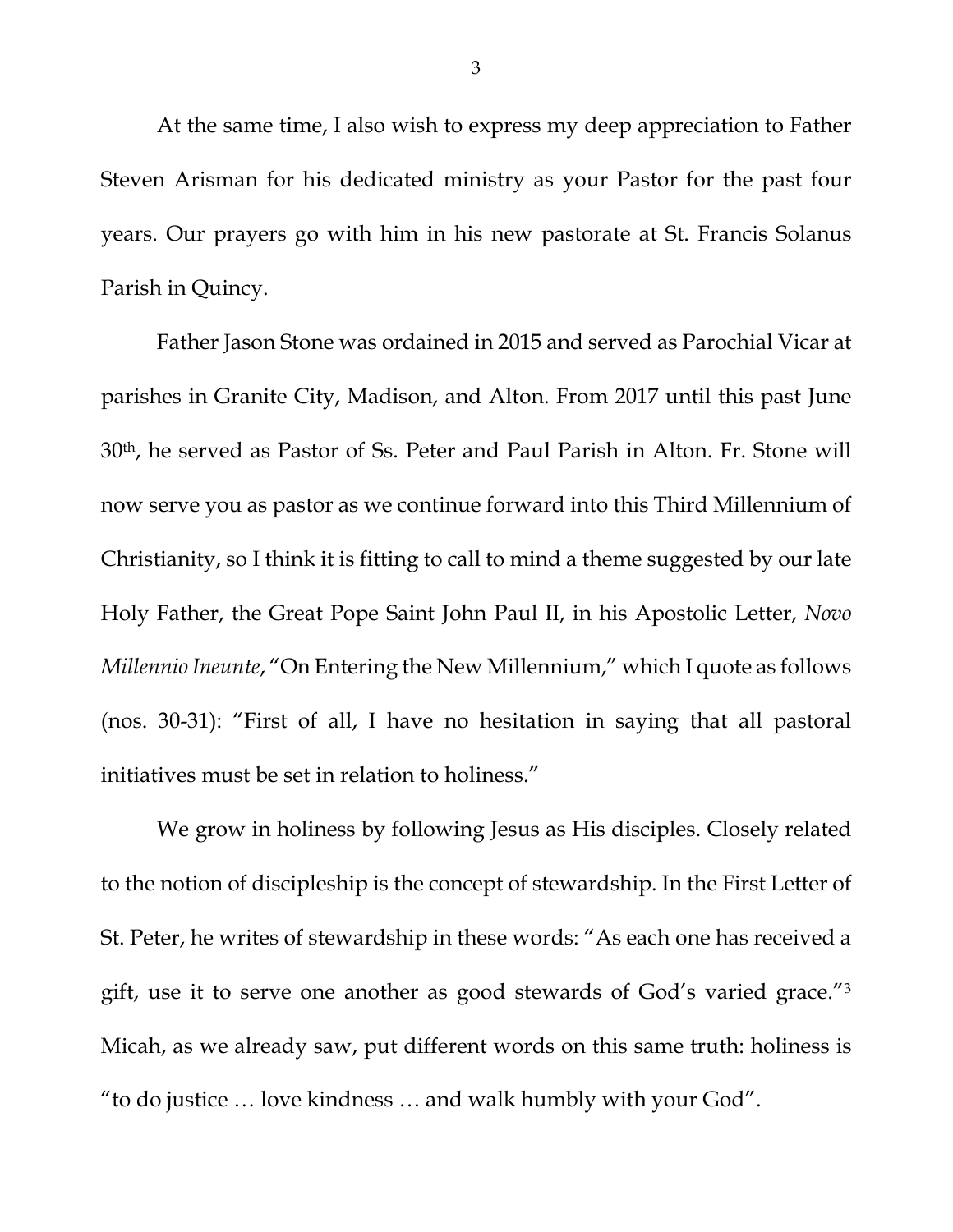In the Fall of 2015, I published my second pastoral letter, entitled, *Ars Crescendi in Dei Gratia*, Latin for "The Art of Growing in God's Grace." In it, I wrote, "The art of growing in God's grace is the key to growth in the Church. Building a culture of growth in the Church starts with inviting people to experience the love of Jesus Christ." To live a life like Micah describe is precisely to become holy, and pass on the love of Jesus Christ.

In 2017 we concluded our Fourth Diocesan Synod, in which we focused on discipleship and stewardship. In addition to the clergy and consecrated religious who participated, delegates from each of our 129 parishes in this Diocese voted overwhelmingly to adopt a dozen declarations intended to set the direction and tone for the pastoral ministry of this local Church for at least the next ten years.

The first of these declarations proclaims a new mission statement for all of us as members of this Diocese: "The mission of the Roman Catholic Diocese of Springfield in Illinois is to build a fervent community of intentional and dedicated missionary disciples of the Risen Lord and steadfast stewards of God's creation who seek to become saints. Accordingly, the community of Catholic faithful in this diocese is committed to the discipleship and

4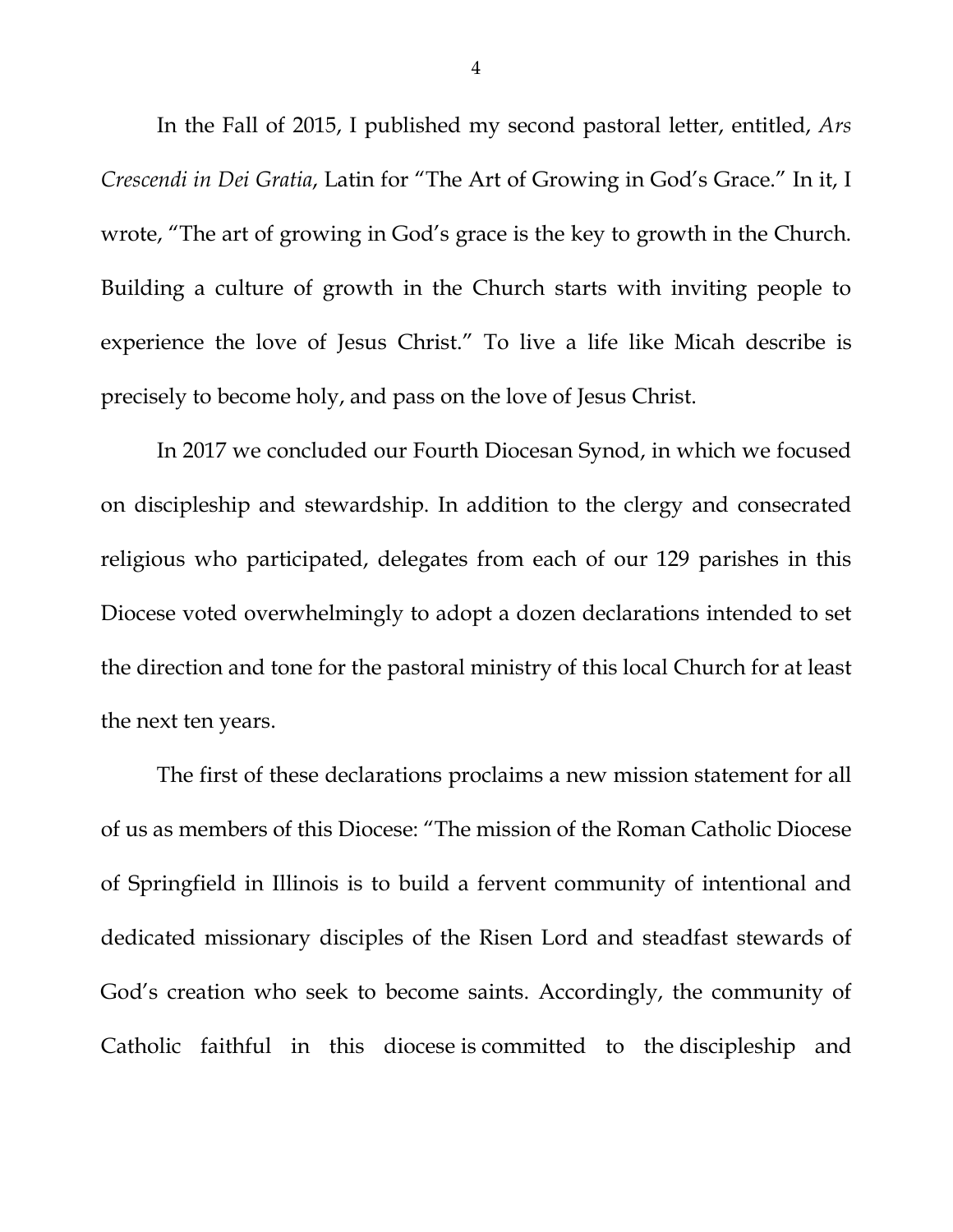stewardship way of life as commanded by Christ Our Savior and as revealed by Sacred Scripture and Tradition."

To further this mission, the Diocese of Springfield in Illinois is committed to implementing the Four Pillars of Discipleship and Stewardship, namely, **hospitality, prayer, formation,** and **service**. In other words, we will **invite** people proactively to join us in prayer, especially Sunday Mass; we will **provide** well-prepared celebrations of the sacraments and other occasions for **prayer** as signs of hope and paths of grace to heaven; we will **study** the Bible and **learn** more about Jesus and our Catholic faith; and we will **serve** each other, especially those in need, by practicing charity and justice.

Through prayer, discernment, and consultation with others, it has become evident that the Lord is inviting us to embrace more fully our call to discipleship out of which necessarily follows a life of stewardship[.4](#page-5-3)

Stewardship recognizes that everything we have comes from God. Stewardship from God's perspective is that He has given us gifts to be used not just selfishly for ourselves, but to be shared with others. Becoming a disciple means making an intentional decision to accept the Lord's call to follow Him and live the discipleship and stewardship way of life.